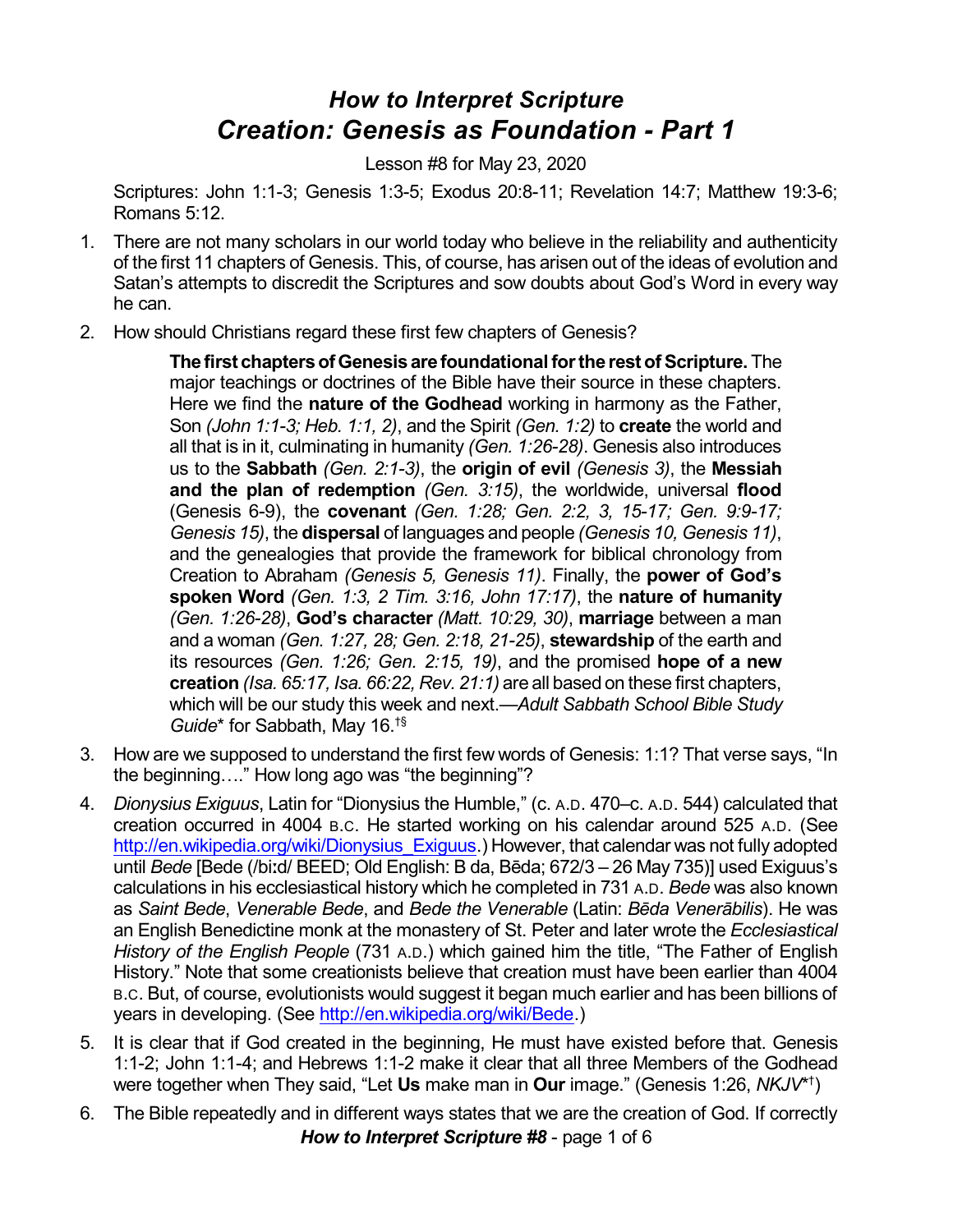interpreted, science will not contradict the biblical record.

- 7. Why do you think the New Testament repeatedly says that Jesus was the Agent in creation? (See Hebrews 1:1-2; John 1:3; Revelation 1:8; 22:13.) What does it mean to us to know that we are children of God? See Luke 3:38.
- 8. Unfortunately, in recent times, people have tried to turn creation week into something nonliteral such as a metaphor, parable, or even a myth. We should note that those who call the first 11 chapters of Genesis a *myth* are not suggesting that they are completely false. They are suggesting that they are stories that have been made up to teach important truths.
- 9. By contrast, what does the Bible say about creation? What kind of "days" are being referred to in Genesis 1?
	- Genesis 1:3-5: <sup>3</sup>Then God commanded, "Let there be light"—and light appeared. <sup>4</sup>God was pleased with what he saw. Then he separated the light from the darkness, <sup>5</sup>and he named the light "Day" and the darkness "Night". Evening passed and morning came—that was the first day.—American Bible Society. (1992). *The Holy Bible: The Good News Translation*\* (2nd ed., Genesis 1:3-5). New York: American Bible Society.
	- **Exodus 20:8-11**: <sup>8</sup> "Observe the Sabbath and keep it holy. <sup>9</sup> You have six days in which to do your work,  $^{10}$ but the seventh day is a day of rest dedicated to me. On that day no one is to work—neither you, your children, your slaves, your animals, nor the foreigners who live in your country. **<sup>11</sup>In six days I, the LORD, made the earth, the sky, the sea, and everything in them, but on the seventh day I rested. That is why I, the LORD, blessed the Sabbath and made it holy."**—*Good News Bible*.\* †

The Hebrew word *yôm*, or "day," is used consistently throughout the Creation narrative for a literal day. Nothing in the Genesis Creation narrative indicates that anything other than a literal day was meant, as we understand a single day today. In fact, some scholars who don't believe the days were literal will, nevertheless, admit that the author's intention was to depict literal days.—*Adult Sabbath School Bible Study Guide*\* for Monday, May 18. §

- 10. **God Himself designated that the first day included evening and morning.** The terms are in the singular, never plural. Furthermore, talking about the other days of the week, they are named using cardinal numbers. That is, *first*, *second*, *third*, *fourth*, etc. There is no suggestion that these days are separated by any kind of gaps or extended for long periods of time.
- 11. For those who have questions about God's ability to create humans in one day, we are reminded that **"in a moment, in the twinkling of an eye, at the last trumpet," (1 Corinthians 15:52,** *NKJV***\* † ) God will re-create all the righteous dead before taking them to heaven!** How does this fit with the idea that God took millions of years through some process of theistic evolution to create us in the first place? Was there death before sin?
- 12. One only has to look around in our world to realize that the seventh-day Sabbath is under heavy attack. Many European countries are now designating Monday as the first day of the week and Sunday as the seventh day. The Roman Catholic Church in a recent papal encyclical called the seventh-day Sabbath "The Jewish Sabbath" while encouraging the world to observe a day of rest to alleviate global warming. (Pope Francis, *Laudato Si'* [Vatican City: Vatican Press, 2015], 172-173).
- 13. **TheSabbath is a common theme throughout Scripture.** See Genesis 2:1-3; Mark 2:27-28; and Revelation 14:7 for just a brief overview.

*How to Interpret Scripture #8* - page 2 of 6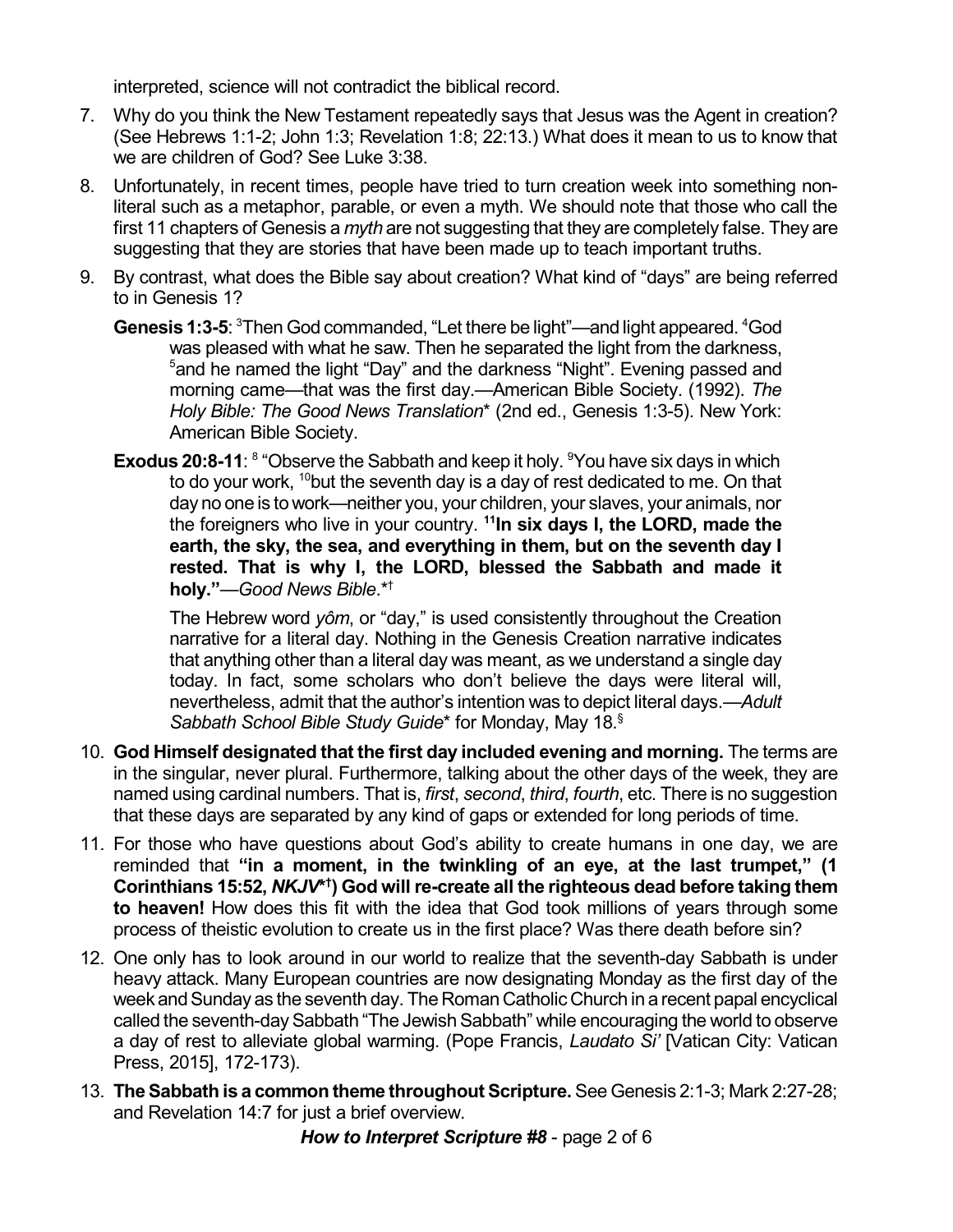- 14. There are three important words used to describe the seventh-day Sabbath in Genesis 1 & 2. God *rested* and He *blessed* and then He *made it holy* or *set it apart*. See Genesis 1:22,28; 2:2-3. No other day in the Bible receives those designations.
- 15. Why do you think the Sabbath has become such an issue? Why is it that in the three angels' messages in Revelation 14:6-7, we are called to worship God because He is the Creator?
- 16. What other issue is discussed in the first 11 chapters of Genesis that is a major issue today?

The last decade has witnessed enormous changes in the way society and governments define marriage. Many nations of the world have approved same-sex marriages, overturning previous laws that have protected the family structure that comprises at its center one man and one woman. This is an unprecedented development in many respects, and it raises new questions about the institution of marriage, the relationship of church and state, and the sanctity of marriage and the family as defined in Scripture.—*Adult Sabbath School Bible Study Guide*\* for Wednesday, May 20.

- 17. What does God say about the ideal relationship and marriage?
	- Genesis 1:26-28: <sup>26</sup> Then God said, "And now we will make human beings; they will be like us and resemble us. They will have power over the fish, the birds, and all animals, domestic and wild, large and small." <sup>27</sup>So God created human beings, making them to be like himself. He created them male and female, <sup>28</sup>blessed them, and said, "Have many children, so that your descendants will live all over the earth and bring it under their control. I am putting you in charge of the fish, the birds, and all the wild animals."—*Good News Bible*.\*
	- Genesis 2:18,21-23: <sup>18</sup> Then the LORD God said, "It is not good for the man to live alone. I will make a suitable companion to help him."...

 $21$  Then the LORD God made the man fall into a deep sleep, and while he was sleeping, he took out one of the man's ribs and closed up the flesh. <sup>22</sup>He formed a woman out of the rib and brought her to him. <sup>23</sup>Then the man said,

"At last, here is one of my own kind—

Bone taken from my bone, and flesh from my flesh.

'Woman' is her name because she was taken out of man."—*Good NewsBible*.\*

- 18. Why did God do it that way? Some have suggested that men are superior to women and the reason is because Eve was taken out of Adam. Every woman who has given birth to a child should respond, jokingly, by saying that every male since that day has been taken out of woman! This is a battle not over equality but superiority!
- 19. It is very important for us to note that the three Members of the Godhead, in a loving relationship with each other, chose to create us male and female with that intended same, loving relationship.
- 20. In the last decade or so, there has been a huge movement to make homosexual relationships acceptable legally and morally. But, Scripture is unequivocal that God's intention was for the relationship to take place between a man and a woman. And God intended for that relationship to result in children. Having children is a very important educational experience for human beings. It should teach us a lot of things about God's relation to us!
- 21. Jesus Himself made some very clear statements about human marriage.

**Matthew 19:3-6**: <sup>3</sup> Some Pharisees came to him and tried to trap him by asking, "Does *How to Interpret Scripture #8* - page 3 of 6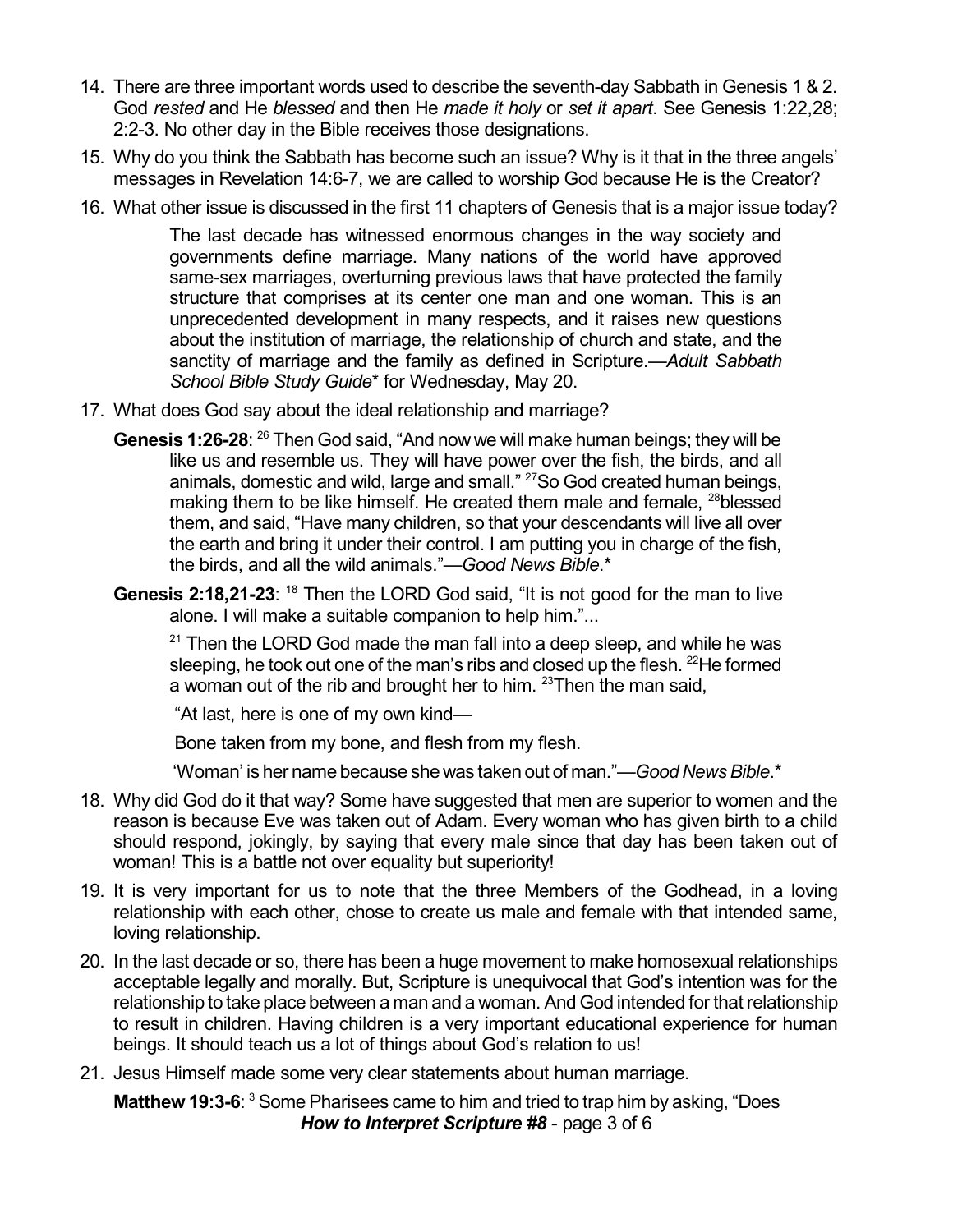our Law allow a man to divorce his wife for whatever reason he wishes?"

4 Jesus answered, "**Haven't you read the scripture** that says that in the beginning the Creator made people male and female? <sup>5</sup>And God said, 'For this reason a man will leave his father and mother and unite with his wife, and the two will become one.' <sup>6</sup>So they are no longer two, but one. No human being must separate, then, what God has joined together."—*Good News Bible*.\* †

- 22. God sees everything from beginning to end; history has given us an unbroken link between the perfect creation, the fall, the promised Messiah, what He did while on this earth, and the final redemption.
- 23. Read Genesis 1:31; 2:15-17; and 3:1-7. This is an incredibly sad story. God's perfect creation was spoiled. And the results have continued to cause all kinds of problems in our world from that day to this. What made the snake so "cunning"? He was also able to fly. (See *PP* 53.4.)
- 24. There is no question about the fact that there was nothing faulty about God's original creation that might have caused sin to happen–neither in the creation of Lucifer in heaven, nor in the creation of Adam and Eve. And God created that beautiful Garden of Eden which was supposed to be our eternal home. There was no taint of sin or shadow of death; Adam and Eve had regular access to the tree of life. They were warned not to eat of that other tree. (Genesis 2:15-17) But, as we know, it happened.
- 25. Paul commented about the fall as recorded in Romans.
	- **Romans 5:12**: Sin came into the world through one man, and his sin brought death with it. As a result, death has spread to the whole human race because everyone has sinned.—*Good News Bible*.\*
	- **Romans 6:23**: For sin pays its wage–death; but God's free gift is eternal life in union with Christ Jesus our Lord.—*Good News Bible*.\*
- 26. **If wewere to accept theistic evolution or even Darwinian evolution, thenPaul'swritings have no meaning. There would have been no time when man first sinned.** And what would be the reason for calling Christ *the second Adam* if there was no *first Adam*?
	- **1 Corinthians 15:45-47: <sup>45</sup>For the scripture says, "The first man, Adam, was created** a living being"; but the last Adam is the life-giving Spirit. <sup>46</sup>lt is not the spiritual that comes first, but the physical, and then the spiritual. <sup>47</sup>The first Adam, made of earth, came from the earth; the second Adam came from heaven.—*Good News Bible*.\*
- 27. What have we learned from Genesis in this lesson?

"The cumulative evidence, based on comparative, literary, linguistic and other considerations, converges on every level, leading tothesingular conclusionthat the designation *yôm*, 'day,' in Genesis 1 means consistently a literal 24-hour day.

"The author of Genesis 1 could not have produced more comprehensive and allinclusive ways to express the idea of a literal 'day' than the ones that were chosen."—GerhardF. Hasel, "The 'Days' of CreationinGenesis 1: Literal 'Days' or Figurative 'Periods/Epochs' of Time?" *Origins* 21/1 (1994), pp. 30, 31.—[as quoted in *Adult Sabbath School Bible Study Guide*\* for Friday, May 22]. ‡§

The greatest minds, if not guided by the word of God, become bewildered in their attempts to investigate the relations of science and revelation. The Creator

*How to Interpret Scripture #8* - page 4 of 6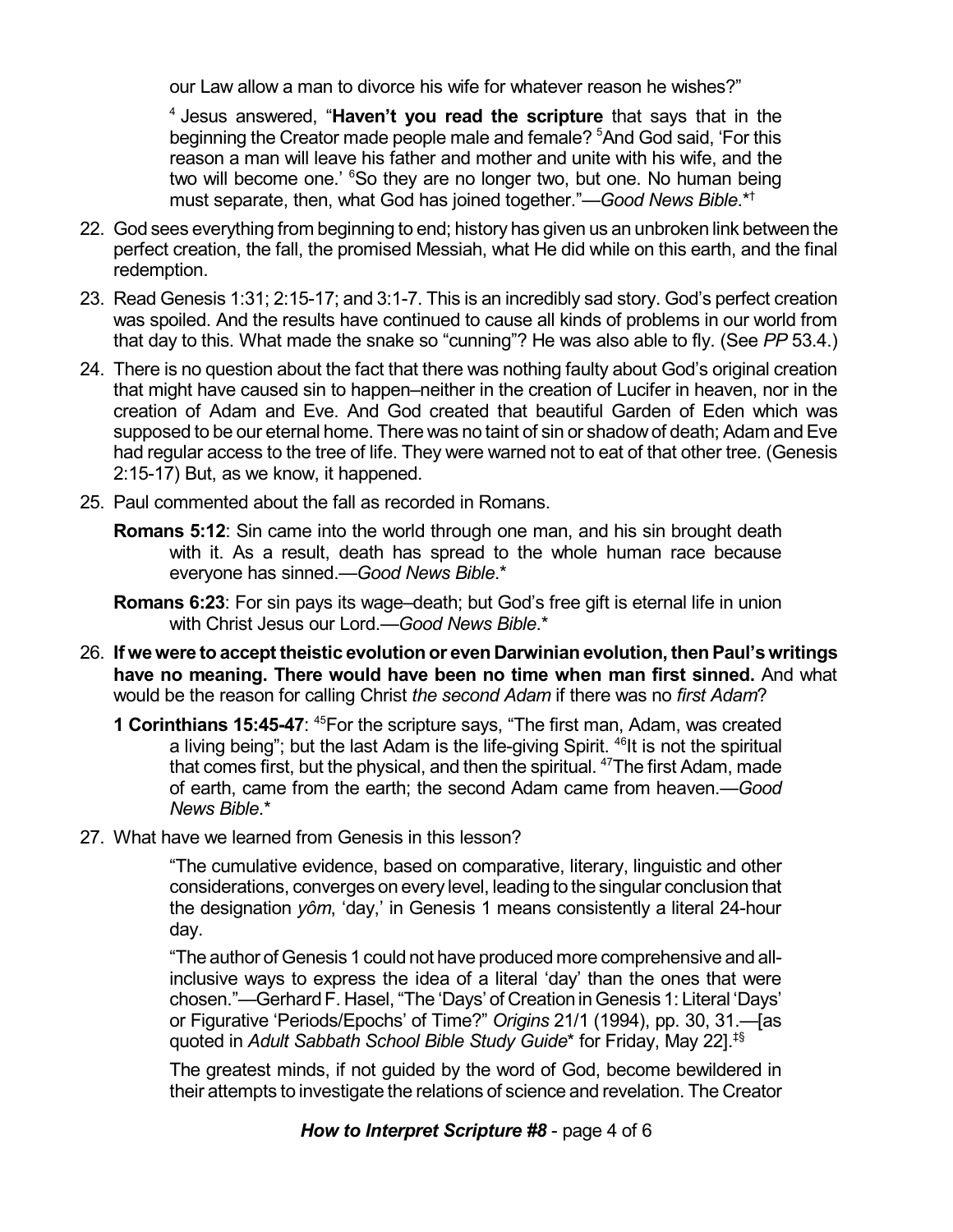and His works are beyond their comprehension; and because these cannot be explained by natural laws, Bible history is pronounced unreliable.—Ellen G. White, *Testimonies for the Church*,\* vol. 8, 257.4-258.0.

- 28. Today, each of us is faced with a serious challenge. So-called science comes up with ideas which seem to contradict the biblical account. What are we supposed to do when faced with such conflicts? **Remember that science is based in the idea that one does something by experiment which s/he can repeat again and again under the same conditions and s/he will get the same results. One-time events such as the creation of our world cannot be repeated again and again and, thus, are criticized by scientists. What about the theory of evolution? No one has been able to repeat any macro-evolutionary event.**
- 29. Should we seriously accept the idea presented in Scripture that there is a relationship among Adam's sin, his later death, and the plan of salvation which resulted in the death of Jesus Christ on the cross?
- 30. As Seventh-day Adventist Christians, should we have questions about the authenticity of these accounts early in the book of Genesis? How should we relate to evolutionists, even theistic evolutionists? We should love them all! How should we relate to those who question the necessity of sticking to God's definition of marriage?
- 31. We know that Satan has done everything he possibly can to discredit God, to destroy God's reputation, and to encourage doubts about God's Word. We have suggested in this lesson that **those first 11 chapters of Genesis are foundational to everything else we read in Scripture**. Should it be any surprise that Satan has done everything possible to destroy our confidence in that account? Should faithful Christians be raising questions about the reliability and truthfulness of Genesis? If we do not, guess who will. Can we answer such questions?
- 32. It is important to notice that these **first 11 chapters of Genesis answer the existential questions for all men and women**. What are the existential questions? What questions have challenged the thinking of human beings from the beginning until our day? (1) Where did I come from? (2) Who am I? (3) Why am I here? (4) What is the purpose and meaning of life? (5) Where am I going? (6) What happens to me after I die? Only God can answer those questions.

Before we were created, in the beginning there was God. He designed an ecosystem for us, creating the habitation of earth perfectly for His newcreatures in order to sustain life. Our earth is located at a precise distance from the sun–not too far, and not too close. The sun is perfectly sized so as not to produce too much energy to destroy life. There is abundant water on earth and a breathable atmosphere. The moon is just the right size to control the tides. The magnetic field is fine-tuned to keep us from getting fried by the sun. No wonder that after every stage of Creation, God concludes that it is good *(tôv; Gen. 1:4, 10, 18, 21, 25)*, and when it was completed, *þôv mì'ôd*, "very good" *(Gen. 1:31)*.—*Adult Teachers Sabbath School Bible Study Guide*\* 107. §

33. **Evolutionists are having more and more trouble trying to explain their model of how things came about by mere chance.** See *Darwin Devolves* by Michael Behe.

> The human cell is made up of the tiniest of machines that, in order to function, must have all their parts. Like a mousetrap, you take one part away, and the devices cease to function. Each cell contains a person's DNA. A computer is based on binary code of zeros and ones. DNA is made up of a quaternary code (A, C, G, and T), which is far more complex than a binary code. An entire language with grammar and syntax is associated with DNA, with **three billion**